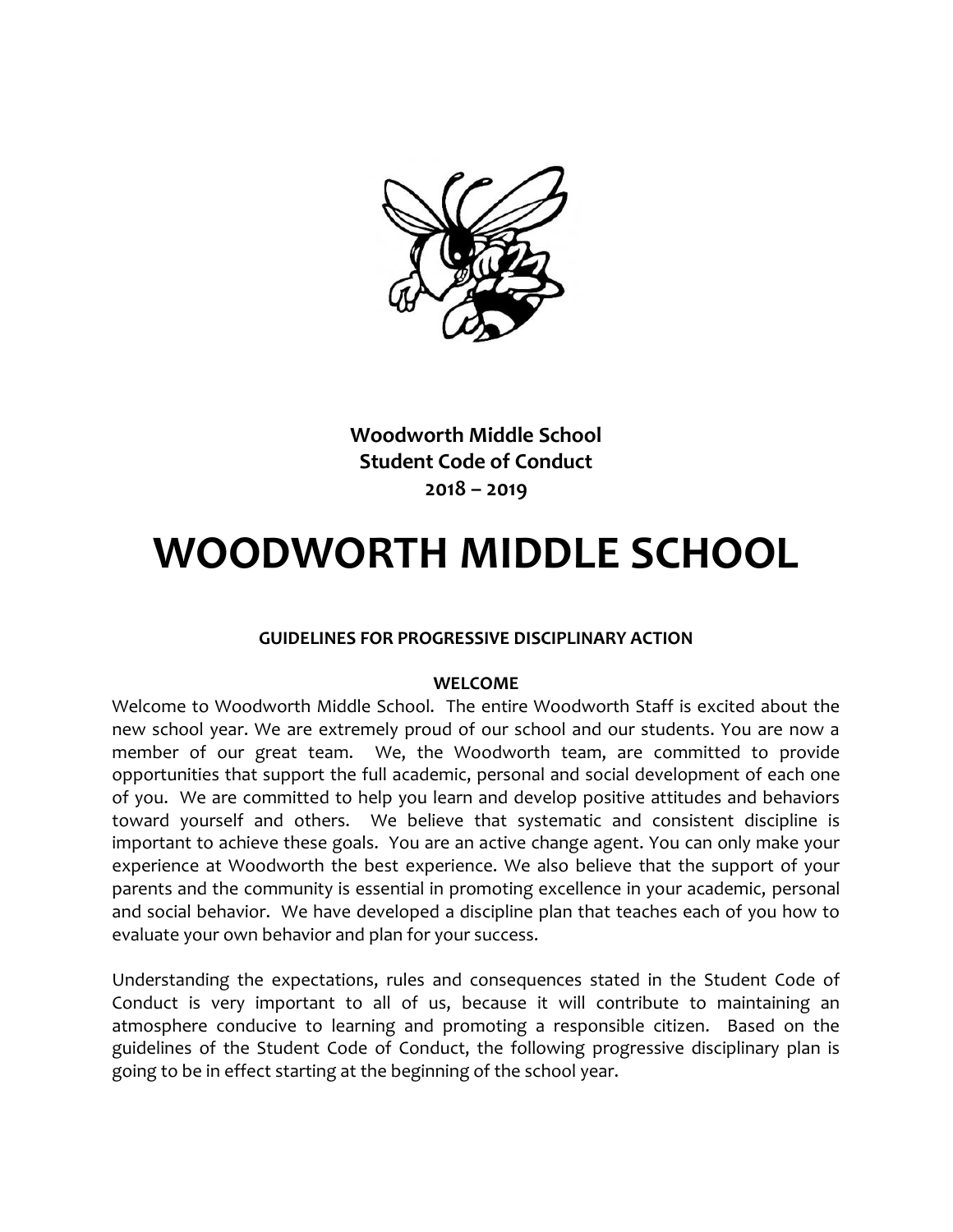# **CLASSROOM DISCIPLINE POLICY**

Students are expected to follow these expectations at all times. Each teacher has the same expectations and consequences posted in his/her classroom. The discipline plan posted in each classroom is as follows:

## **WOODWORTH MIDDLE SCHOOL EXPECTATIONS Students are expected to be:**

- ❖ Be in your seat and ready to start class
- $\triangle$  Follow directions the first time they are given
- ❖ Bring textbook, paper, pencils/pens, folder and student planner to class each day
- ❖ Raise your hand and wait to be called on before speaking
- ❖ Respect yourself, your school, your fellow students and everyone's property

## **Consequences include:**

- Immediate feedback on the behavior (understanding how your negative behavior affects others is critical to growing as a person)
- After class/school conference with teacher(s) about the behavior
- Detention with parent notification **(phone call and form to be sent home)**
- Behavior referral sent to the assistant principal
- Restorative conference to understand and correct the inappropriate behavior
- Conference may be scheduled with the parent, teacher and student
- Character education classes that help you reflect about your choices

## **\*If student behavior results in a detention, parents are responsible for providing transportation.**

**\*\*If student behavior results in an out of school suspension, there is a mandatory meeting with parent(s), teacher and administrator before the child may return to school.** 

#### **STUDENT PROCEDURES**

**(All students are expected to follow these procedures)**

- **Take ownership of YOUR building and school climate/culture. This is a public institution in which we all represent. Working together to make Woodworth the absolute best as it can be is important to our success.**
- Students enter the building at **7:50 a.m.** and must leave school property by **3:05 p.m**.
- Students are expected to be in class with all of the required materials and begin doing "bell work."

#### **Hallway/Change of Classes**

● Walk on the right side of the hallways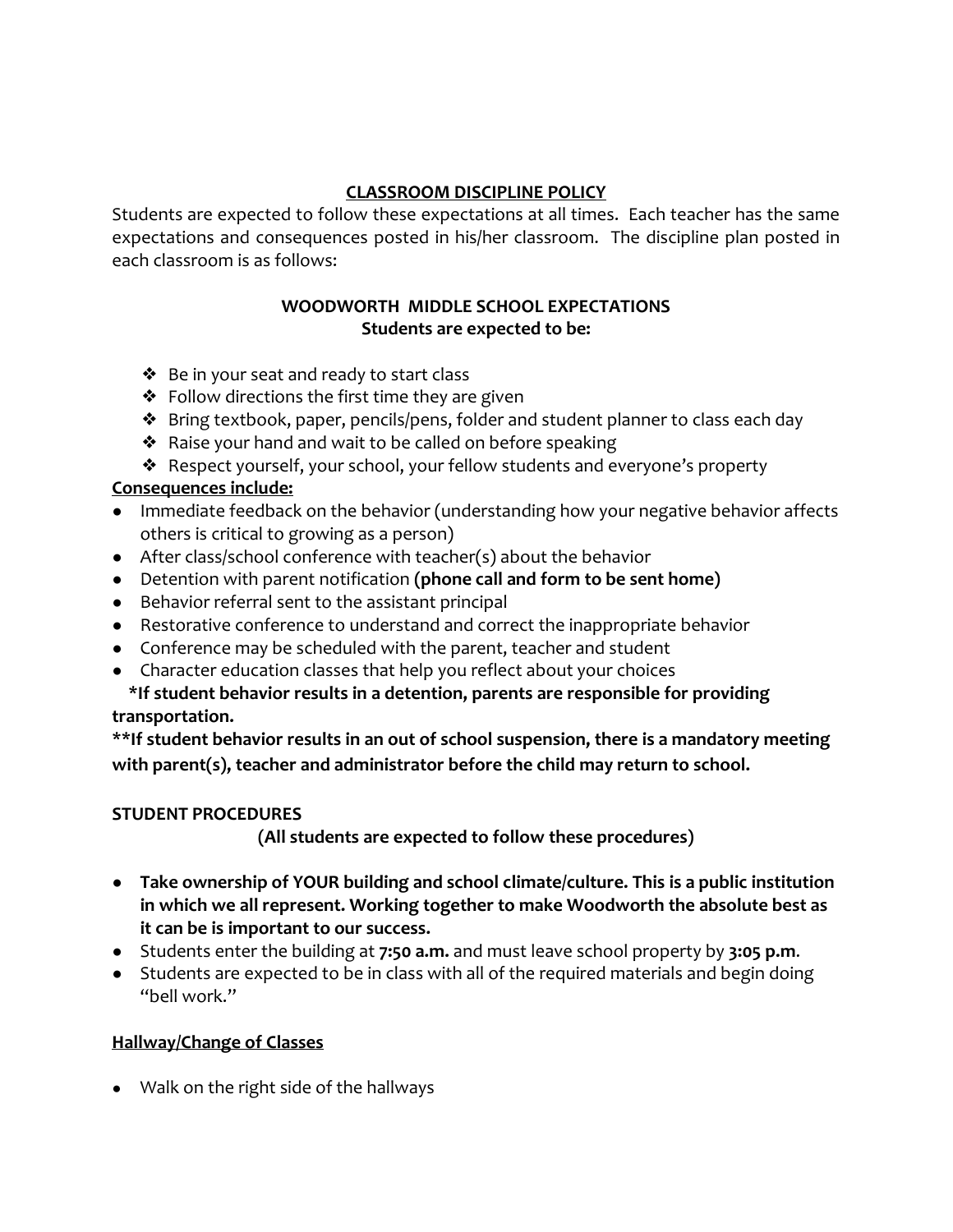- No congregating in the middle of the halls
- Hands and feet to yourself
- Talk quietly
- If you see trash, pick it up and find a garbage can- this is your school
- **ABSOLUTELY NO HORSEPLAY!**
- *Students are only allowed to go to their lockers before and after school and before and after lunch. No other time is permitted without Team/staff permission.*
- If you need to come in the morning for tutoring/homework, you must go directly to your teacher's room. You may NOT stop by your locker.
- You may not enter the building before **7:50** unless you have an appointment with a teacher/staff member

## **Special Programs/Assemblies/Pep Rallies**

- Observe proper hallway procedures to and from the cafeteria, including using **ONLY** the assigned stairways.
- Students must sit in the area designated **WITH THEIR TEACHER.**
- Students are to respect all performers.
- Students are to remain in their seats and wait to be dismissed **by their teachers.**
- Students should respond quickly to the call and demand signal of silence "Woodworth-Hornets".
- These events are a privilege, if you neglect to respect procedures these events will be eliminated.

#### **Posters**

- All posters must be neat, timely, and grammatically correct.
- All posters must be removed within one week of posting.
- Posters may be hung up with masking tape (hidden) or handy tack.
- Teacher signature to demonstrate sponsorship and a stamped approval from the office.

#### **Parties**

- The classroom is a place for learning, students may not plan parties to be held during class time.
- Celebrations for our **hard work and academic success** will be planned accordingly.

#### **Fire Drill Procedure**

- 1. Students will proceed quickly to the nearest exit under the guidance of their current teacher.
- 2. From there, students will proceed to the designated area under the guidance of their current teacher.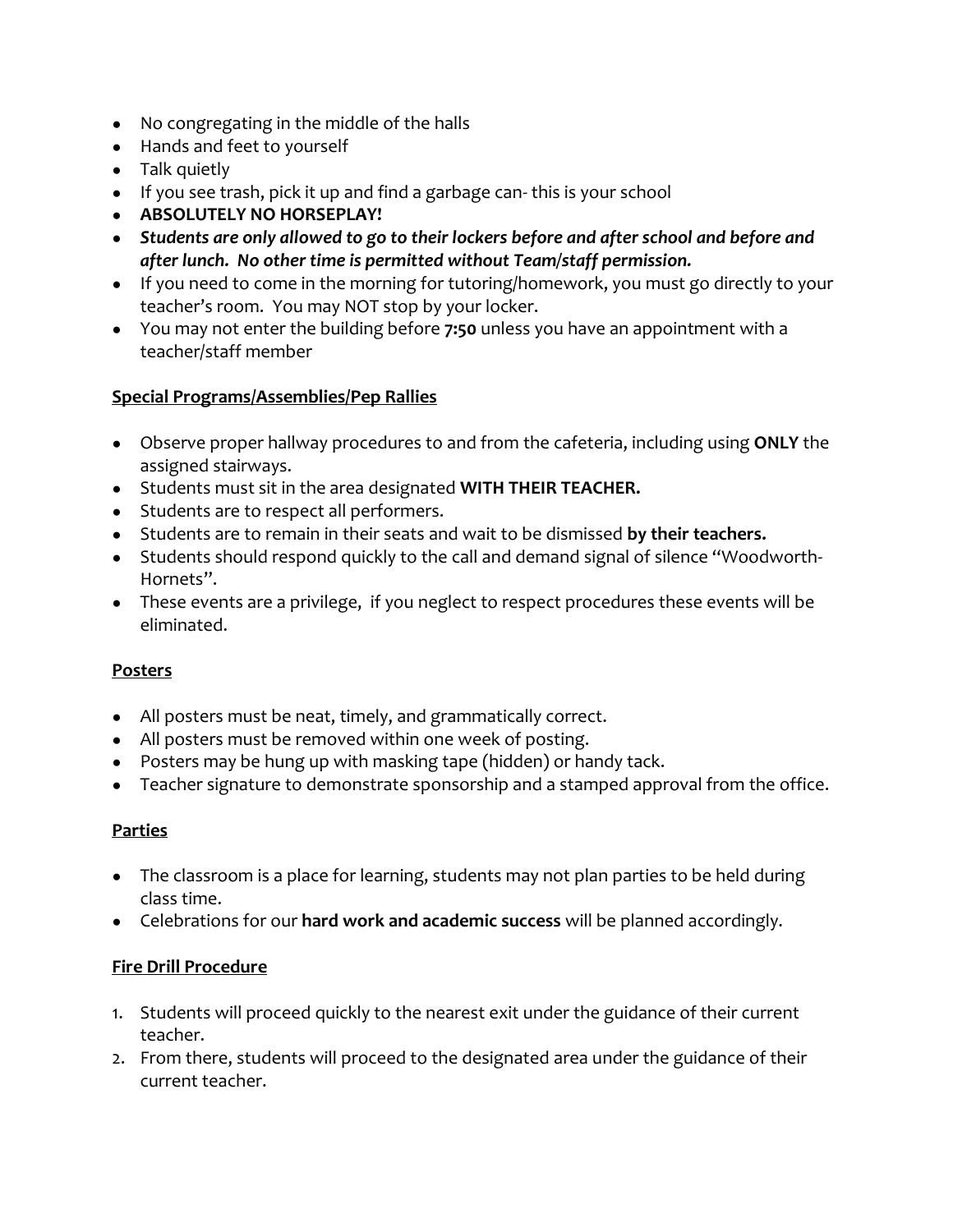3. In an event that a fire drill should occur during lunch or change of classes students are expected to proceed **Quietly & Calmly** to the nearest exit.

# **Disaster Drill**

- 1. Students are expected to leave all belongings in the room and proceed **QUIETLY** and **CALMLY** to the designated area.
- 2. Sit on the floor, away from windows and glass.
- 3. Place your hands over your head, head drawn to the knees and pull your knees to your chest. SIT QUIETLY!
- 4. After the bell rings, proceed quietly back to class.

# **Schoolwork**

- All students and their parents must sign up for teacher blogs to get daily posts on classwork, assignments, upcoming tests, etcs.
- All work is to be turned in on time, on the assigned worksheet on loose leaf or in a notebook (as discussed in class).
- All work must have first name, last name, date, and hour in the UPPER, RIGHT-HAND CORNER.
- Student work must be kept in a folder according to teacher requirements.
- Students are expected to strive for quality work.
- Students are expected to complete their work on their own.
- Students are responsible for getting all work they missed while absent, check the teacher blogs.

# **Student Planners**

- Every student will be given a Woodworth Middle School student planner in their A2 class.
- **No passes will be given the first and last ten minutes of the class session.**
- Organization and success are directly related. In order to help ensure each Woodworth student is successful, we ask that students have their planner with them at all times—**no exceptions.**
- Students are expected to record any and all assignments/tests in this book.
- Parents are encouraged to check their child's planner for assignments and information regarding school procedures.
- The student planners can be an easy way to communicate daily with parents by checking for comments and signatures. Your planners will be a key component of communication with other teachers and your parents. This will be done with your teachers writing specific comments in your student planners.
- If a student wishes to leave a room to go to a counselor, lavatory, office, etc., he/she MUST have his/her student planner for the teacher to sign for a pass. **Students ARE NOT to share their planners with any other student.**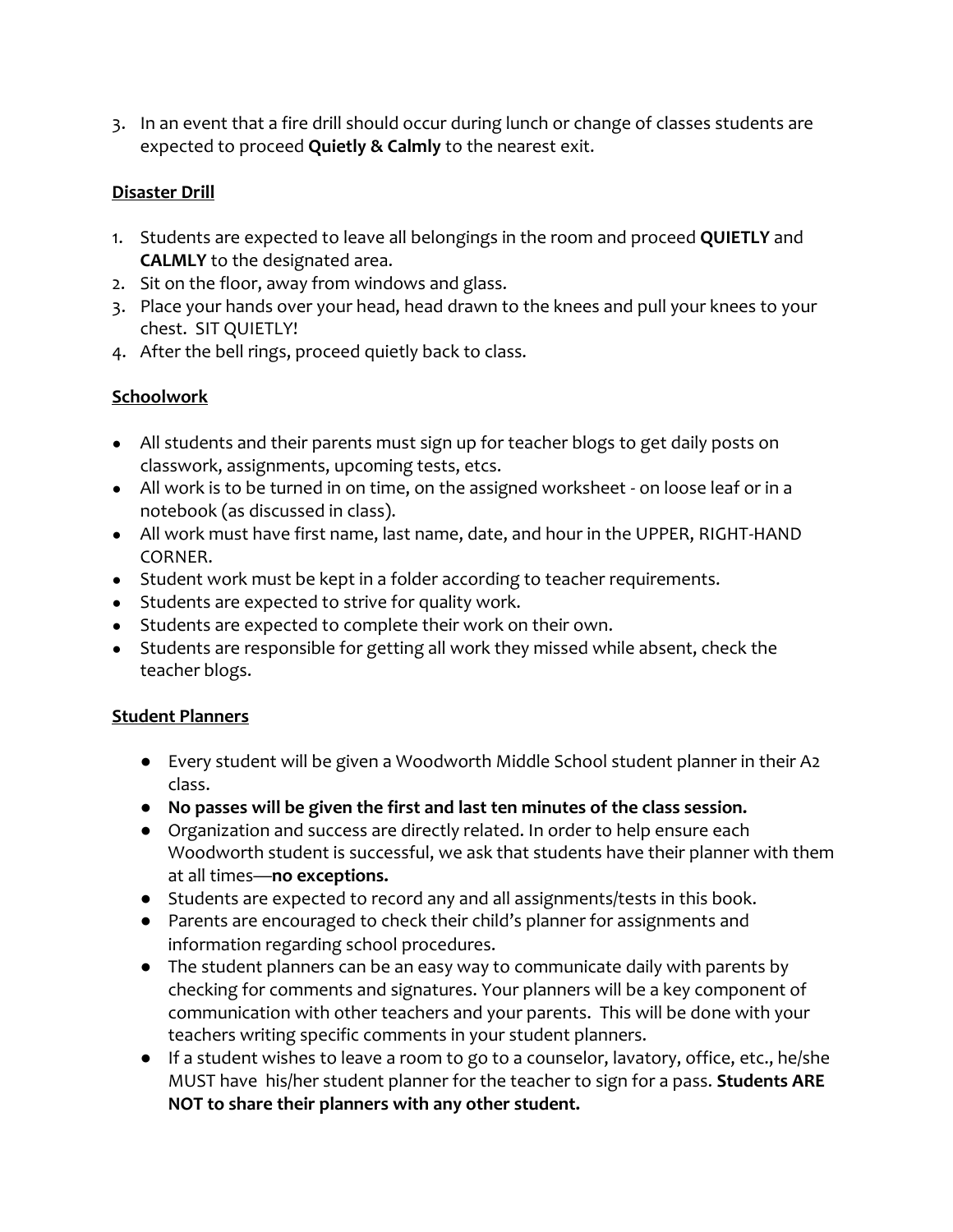## **Dances, Sporting Events, any Extracurricular Activity**

- All students must enter from the designated entrance/doorway.
- Be sure to have all books, coats and other belongings from your locker BEFORE entering the event. **Students WILL NOT be allowed to go to the lockers after the event.**
- If a student serves ISS/OSS, they are excluded from extracurricular activities for that  $day(s)$ .
- Any student violating the Code of Conduct during the event will be required to leave.

# **GENERAL SCHOOL DISCIPLINE POLICY**

## **ATTENDANCE**

If a student is going to be absent for an excused reason (illness, funeral, doctor appointment, or family obligations), the parent should call the office (827-7100) by **8:30 A.M.** stating the name, the reason, and the length of absence. If parents don't call by 8:30 A.M., the student office will call home. If parents are not reached or if they don't have any information about their child, the student office will call the Student Services Office and if applicable, the police. If your child arrives to school after **8:15 am**, a parent must accompany the child to the office to sign your child in.

- 1. If a student needs to leave the school during the day for an excused reason, the counselor will call home and the parents must come to school to pick up their child. When the student is ready to leave, he/she should report to the student office to check out and meet his/her parent. **If parents/ emergency contact (s) are not reached, the student must stay in school.**
- 2. If a student is late and arrived to school past **8:15**, they must be accompanied by a parent to sign them in.
- 3. Under no circumstances should the student leave the school without notifying the office. Otherwise, he/she is considered to be skipping.
- 4. The student is responsible to check with teachers to make up missing assignments.
- 5. If the absence is more than two days, parents may request assignments from teachers.
- 6. Credit for long term absences will be subject to review.
- 7. An unexcused absence is considered skipping and will be treated as such.

#### **PBIS (Positive Behavior Intervention Support)**

The main purpose of PBIS is to provide and maintain a school-wide consistent, positive, and fair behavior plan. This plan promotes and encourages a philosophy that encompasses the entire school population and establishes a "community" where everyone is engaged, active,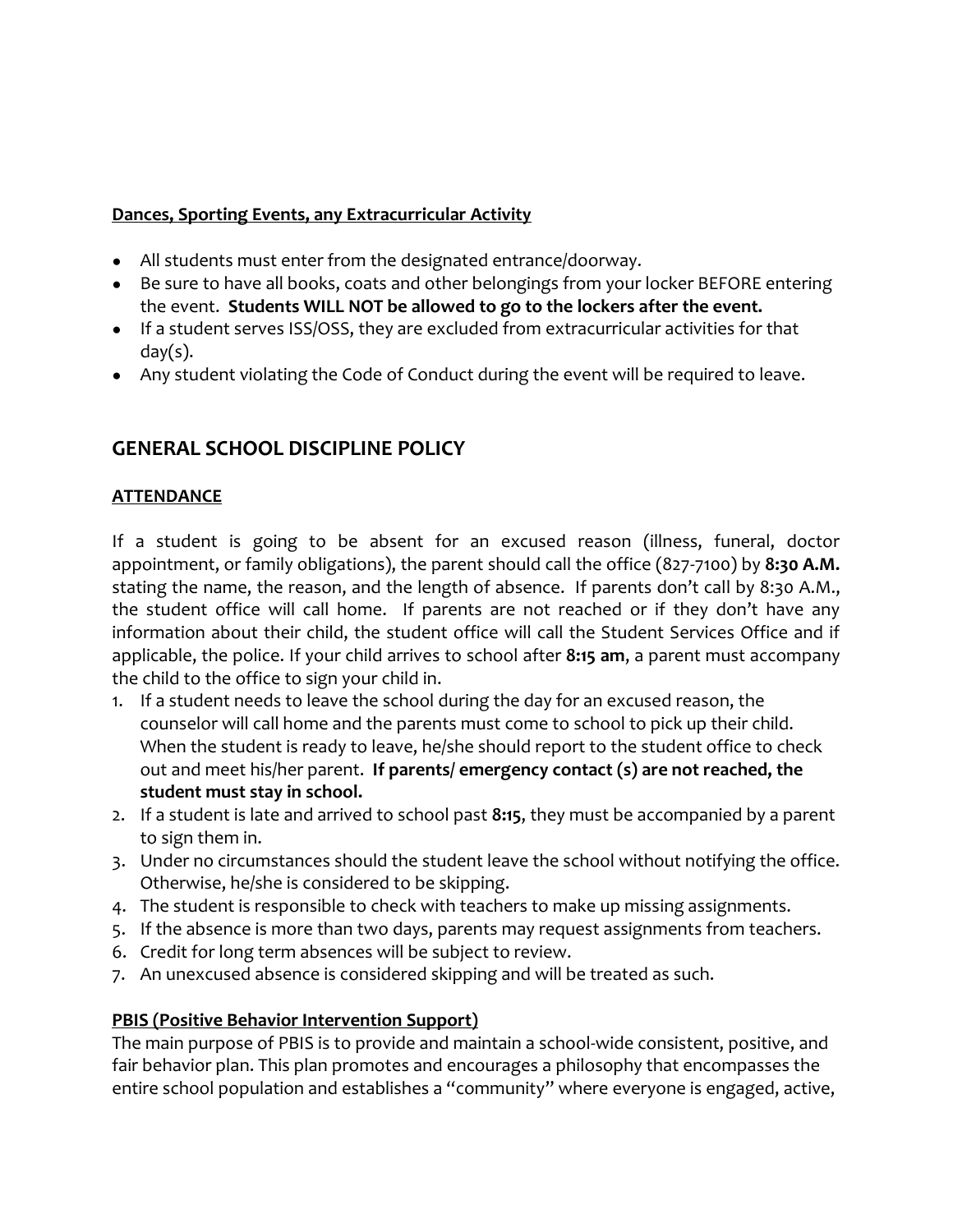and invested in the process. PBIS establishes a positive learning and working climate, provides a unified teaching focus and maximizes efficiency of instructional time. Furthermore, it fosters improved communication among students, faculty, staff, parents and other community members. PBIS efficiently provides extra supports for the at-risk student population and benefits all students.

# **PBIS Key Points**

- **Be Respectful**
- **Be Safe**
- **Be Responsible**
- **Be Kind**

# **SKIPPING**

A student may be skipping if not in his/her class **five minutes** after class starts without a pass.

● ISS is possible, parent notification, and/or development of behavior plan.

Leaving school without permission or skipping a class entirely…

- *1 st incident*: 1-3 days of ISS
- *2 nd incident*: OSS

# **INSUBORDINATION / INSOLENCE TOWARD ALL STAFF MEMBERS AND SUBSTITUTES**

- *1 st incident:* Range from 1-2 days ISS to OSS, parent notification, and development of behavior plan and conference with the staff member.
- 2<sup>nd</sup> *incident:* OSS, parent conference and reevaluation of behavior plan and conference with the staff member.

# **SMOKING AND/OR POSSESSION OF TOBACCO PRODUCT**

- *1 st incident*: 3-5 days OSS. Parent conference.
- *2 nd incident:* 10 days OSS. Parent conference.

# **DRUG AND ALCOHOL** (use or possession)

- *1 st incident:* 5 days OSS. Referral to counselor/social worker. Parent conference.
- *2 nd incident*: 10 days OSS. Refer to Student Services Offices.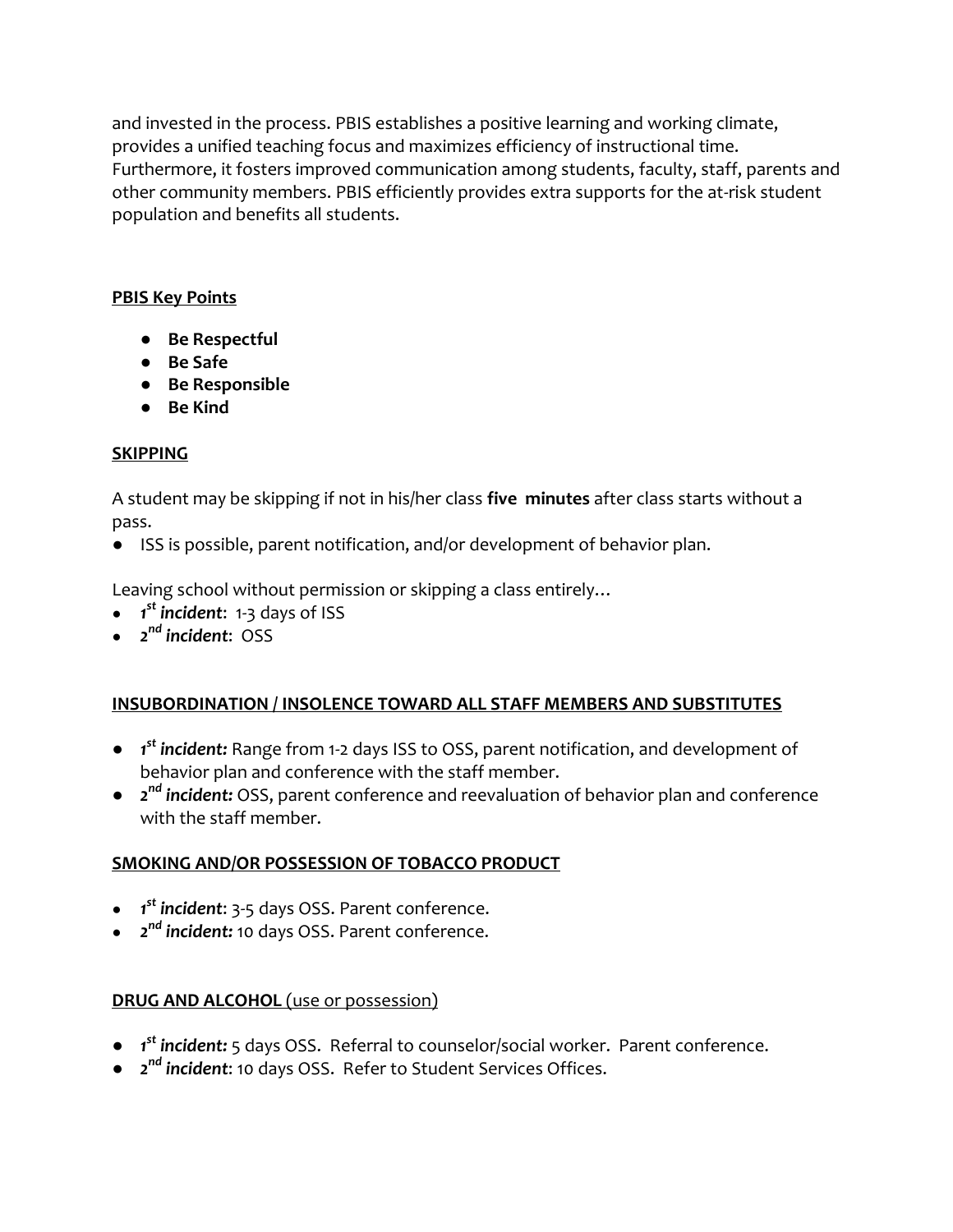## **DETENTION WITH YOUR TEACHER**

Skipping, arriving late to detention, being sent out of detention for discipline results in:

- Double detention to ISS and parent notification. Plus the student must serve the detention immediately following the ISS (if given).
- If the student is absent on the day of his/her detention, the student must serve the detention on the day he/she returns.

# **FIGHTING (Any aggressive behavior intended to harm the other person)**

All students are expected to respect all other students by keeping their hands to themselves. If you are in conflict with a classmate, seek adult help to get it resolved.

● 3-5 days OSS and immediately sent home. There may be a parent conference upon return and referral to the counselor.

# **HARASSMENTS, THREATS, INTIMIDATION, BULLYING (name-calling, teasing, etc.), OR ENCOURAGING A FIGHT ARE NOT TOLERATED.**

## **Please refer to the Board of Education Policy 5517.01**

## **5517.01 - BULLYING AND OTHER AGGRESSIVE BEHAVIOR TOWARD STUDENTS**

It is the policy of the District to provide a safe and nurturing educational environment for all of its students. This policy applies to all activities on school property and to all school sponsored activities whether on or off school property.

Bullying or other aggressive behavior toward a student, whether by other students, staff, or third parties, including Board members, parents, guests, contractors, vendors, and volunteers, is strictly prohibited. This prohibition includes written, physical, verbal, and psychological abuse, including hazing, gestures, comments, threats, or actions to a student, which cause or threaten to cause bodily harm, reasonable fear for personal safety or personal degradation. Demonstration of appropriate behavior, treating others with civility and respect, and refusing to tolerate harassment or bullying is expected of administrators, faculty, staff, and volunteers to provide positive examples for student behavior.

This policy applies to all activities in the District, including activities on school property, in a school vehicle, and those occurring off school property if the student or employee is at any school-sponsored, school-approved or school-related activity or function, such as field trips or athletic events where students are under the school's control, or where an employee is engaged in school business. Misconduct occurring outside of school may also be disciplined if it interferes with the school environment.

Bullying is defined as any written, verbal or physical act or electronic communication that is intended or that a reasonable person would know is likely to harm one (1) or more students either directly or indirectly by:

A. substantially interfering with educational opportunities;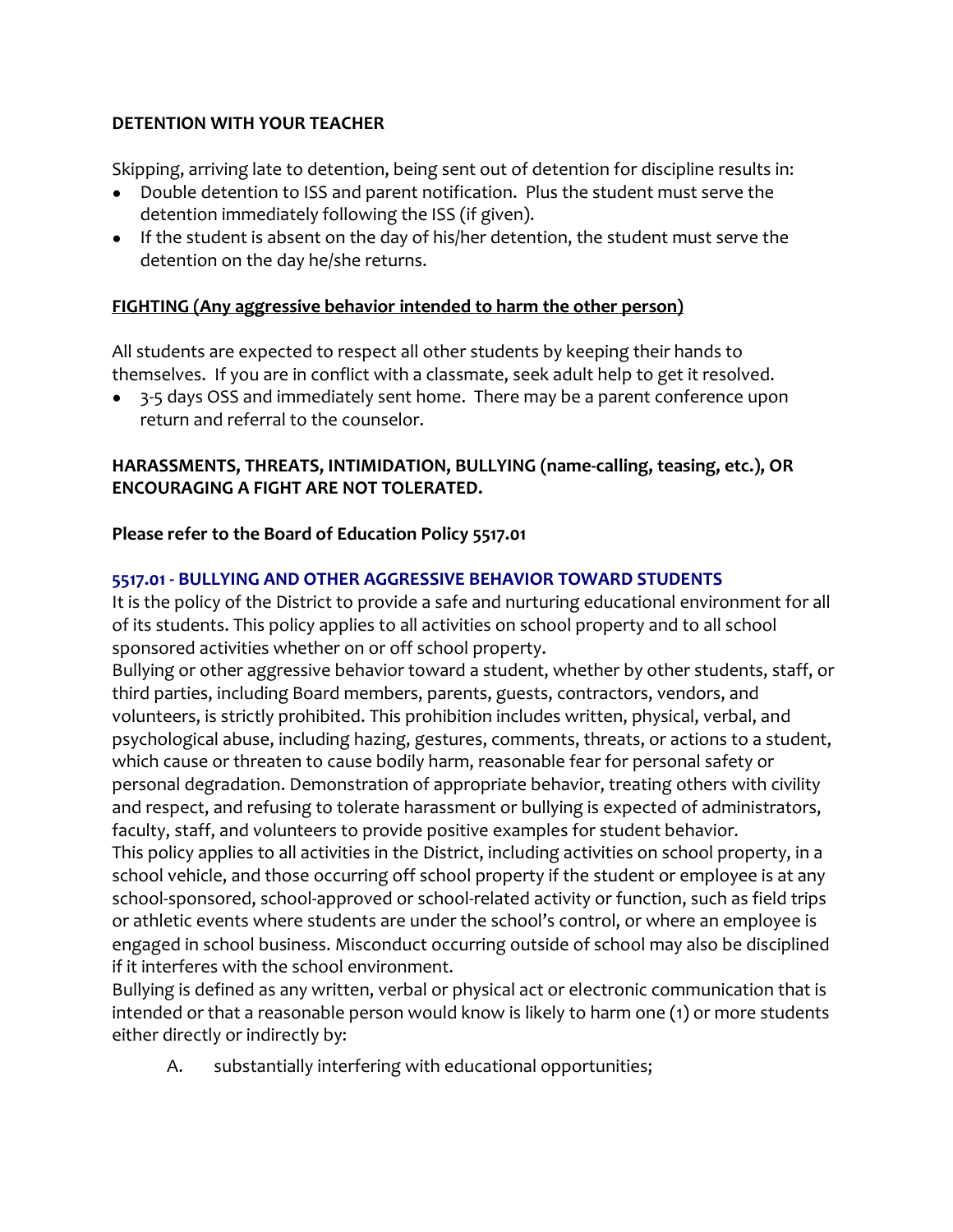- B. affecting participation in programs or activities by placing the student in reasonable fear of physical harm or emotional distress;
- C. having an actual or substantial detrimental effect on a student's physical or mental health; or
- D. causing substantial disruption with the orderly operation of the school.

*Aggressive behavior is defined as inappropriate conduct that is repeated enough, or serious enough, to negatively impact a student's educational, physical, or emotional well-being.* Such behavior includes, for example, bullying, hazing, stalking, intimidating, menacing, coercion, name-calling, taunting, and making threats.

*Any student who believes she/he has been or is the victim of bullying, hazing, or other aggressive behavior should immediately report the situation to the building principal or assistant principal who are responsible for the investigation of such incidents.* Please also use the safe box to report; the safe box is on our school blog.

# **Bullying**

**"Bullying"** is defined as a person willfully and repeatedly exercising power or control over another with hostile or malicious intent (i.e. repeated oppression, physical or psychological, of a less powerful individual by a more powerful individual or group). Bullying can be physical, verbal, psychological, or a combination of all three. Some examples of bullying are:

- A. Physical hitting, kicking, spitting, pushing, pulling; taking and/or damaging personal belongings or extorting money, blocking or impeding student movement, unwelcome physical contact.
- B. Verbal taunting, malicious teasing, insulting, name calling, making threats.
- C. Psychological spreading rumors, manipulating social relationships, coercion, or engaging in social exclusion/shunning, extortion, or intimidation.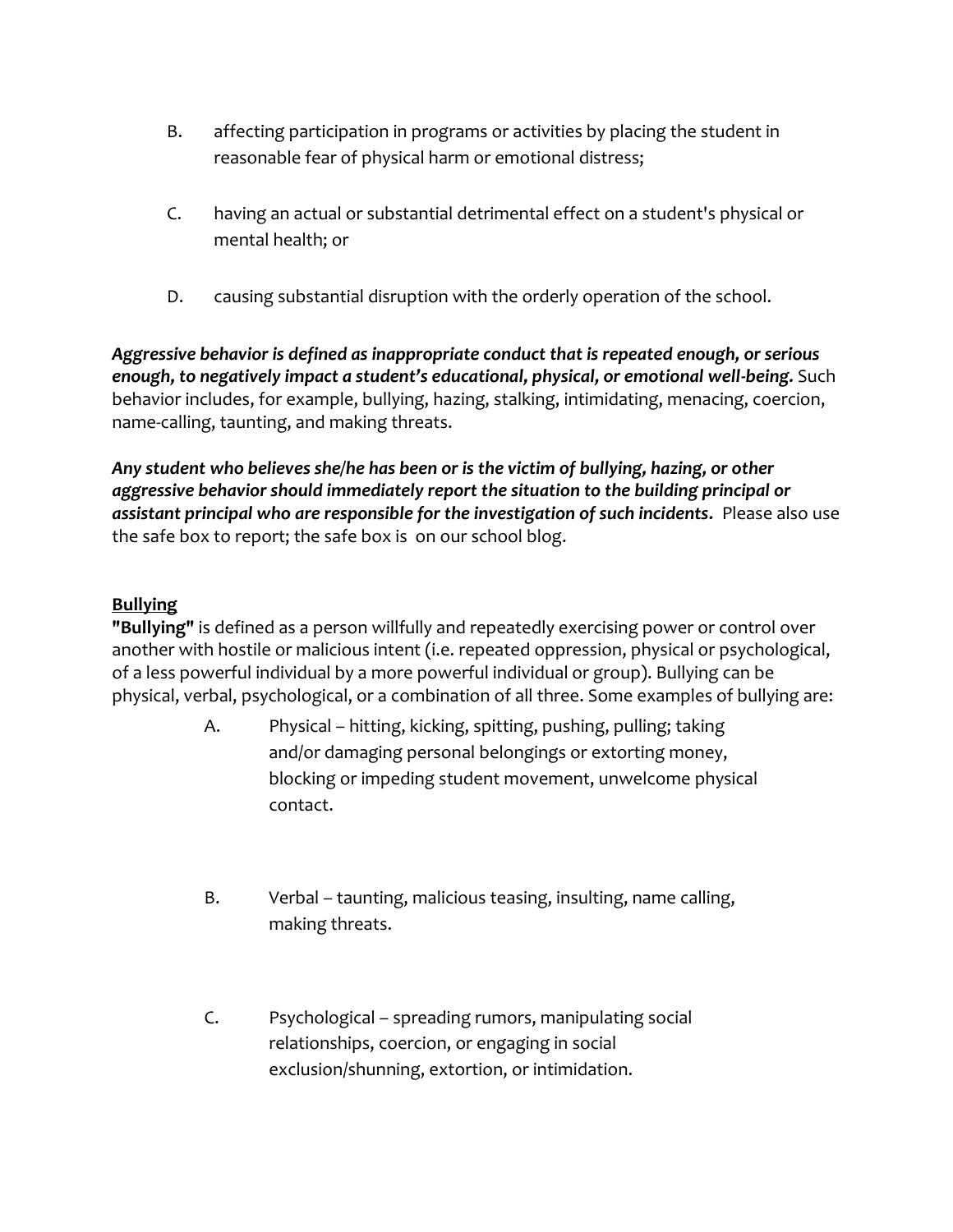- Range from ISS to OSS, referral to administration.
- There will be ZERO tolerance for this.

#### **HORSE PLAY (any aggressive behavior that is dangerous or inappropriate for school)**

- *1 st incident*: ISS, parent notification.
- *2 nd incident*: ISS/OSS, parent notification (possible conference)

#### **CELL PHONES AND OTHER ELECTRONIC DEVICES Proposed Cell Phone Policy: Woodworth School**

The Woodworth Middle School Cell Phone/Electronic Device Policy helps to support a safe and productive learning environment in our school. Cell phones are not permitted to be used during school hours (7:50-2:55). The following policy will be strictly adhered to for the upcoming school year:

**Woodworth Middle School will not be responsible or liable for**, the theft, loss, data loss, damage, destruction, misuse or vandalism of any student's personal electronic device brought onto school property.

Students **may possess or use** personal electronic devices on school property during these designated times:

- **Before school** until the beginning of the school day **(7:50 a.m.) may not be used in the cafeteria**
- **After school** after the bell rings at **2:55 p.m. Refrain from using in the school at all times**

Throughout the rest of the school day, cell phones (including multiple phones per student, as well as "dummy/fake" phones) **should be turned off**, and out of sight in the hallways between classes.

By allowing students to carry cell phones/electronic devices into the building, students and their families are consenting to a search of that property by school officials when the need to conduct a search is determined. Instances may include, but are not limited to: bullying, harassment, academic integrity (cheating), threats, inappropriate or unintended photos of students and staff, or any other actions deemed inappropriate by administration.

If a student is found to be in violation of this Cell Phone/Electronic Device Policy, **the personal electronic device WILL BE confiscated by school personnel.**

- **First Violation**: The device will **ONLY be returned to a parent/guardian** at the end of the day/beginning of the next day.
- **Second Violation**: The device will be **ONLY be returned to a parent/guardian** on the next Monday or Friday, which will be designated as cell phone pick up day (depending on when the incident took place).
- **Third Violation**: The device will be kept by the school for a period of at least one week and must be picked up **ONLY by the parent/guardian**.(Pick up Days will be Monday or Friday)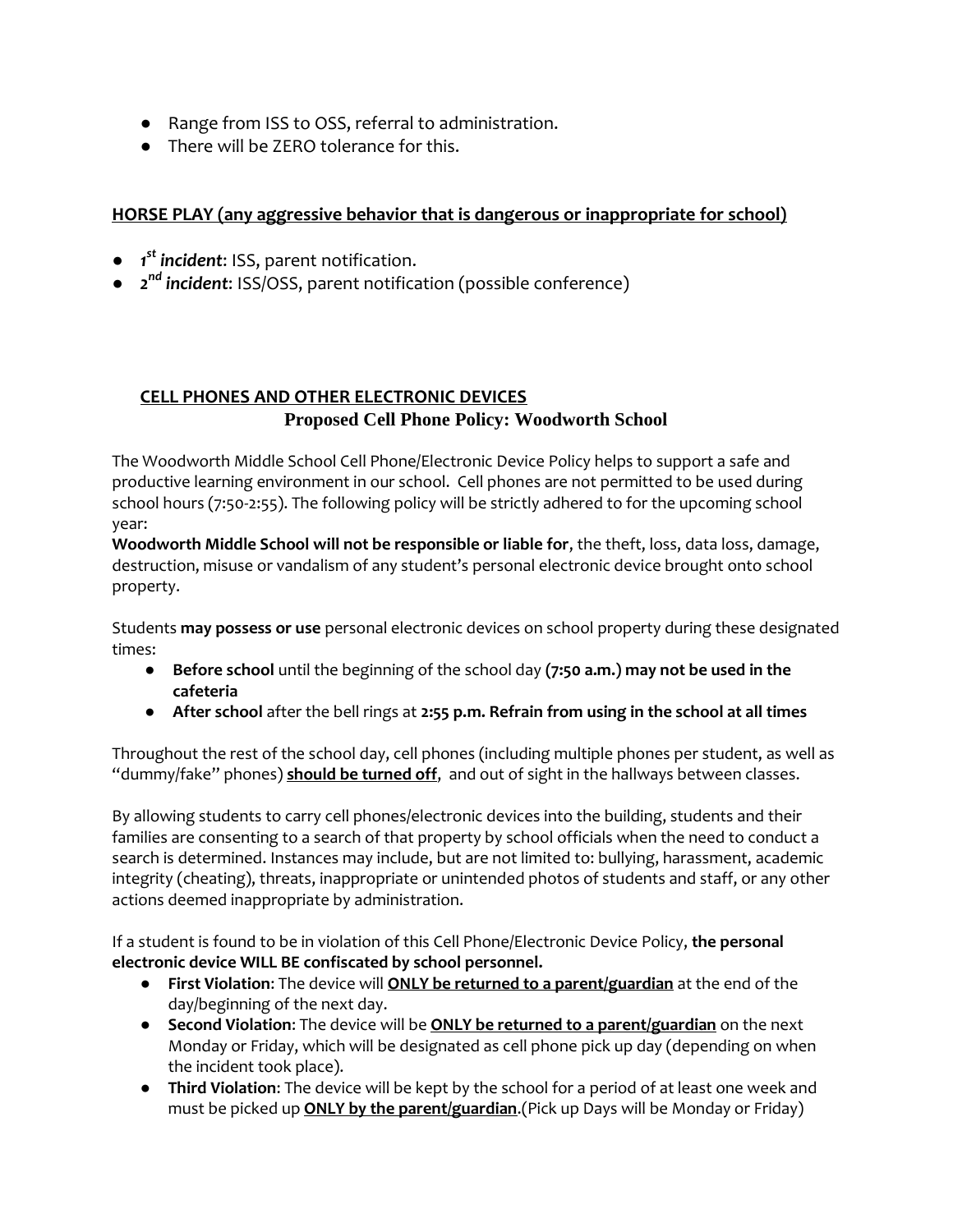● **Fourth & Future Violations**: The device will be kept by the school until the end of the school year/semester and must be picked up **ONLY by the parent/guardian**.

#### **REFUSAL TO TURN IN CELL PHONE/ELECTRONIC DEVICE**

If student and/or parent refuses to turn in the cell phone/electronic device, the incident will be considered insubordination and the following:

- **First Violation Refusal**: **Mandatory after school character training with the Assistant Principal.**
- **Second Violation Refusal**: **Automatic two day suspension**
- **Third Violation Refusal: Automatic three day suspension**

*If you realize that you are accidentally violating this policy, notify a teacher/administrator and they will help you without consequences.*

#### **COMPUTER USAGE**

All school computers are to be used for educational purposes only. Using the computers and the internet for any other purpose may result in school discipline (including suspension) and the loss of the computer privileges.

#### **WEAPONS AND DANGEROUS INSTRUMENTS**

● 10 days OSS and referral to Student Services. A police report will be filed.

#### **ETHNIC SLURS AND HARASSMENT (sexual, racial)**

- *1 st incident*: 1-3 days of OSS and referral to counseling.
- *2 nd incident*: 3-5 days of OSS and parent conference.
- *There will be ZERO tolerance for this.*

#### **PROFANITY, VULGARITY AND/OR OBSCENE BEHAVIOR**

● Completely unacceptable. This will result in an immediate referral to an administrator and/ or an OSS.

#### **ACADEMIC MISCONDUCT (any form of cheating)**

# *1 st Offense*

Zero on assignment for both individuals Call home for both individuals

*2 nd Offense*

Zero on assignment for both individuals Call home for both individuals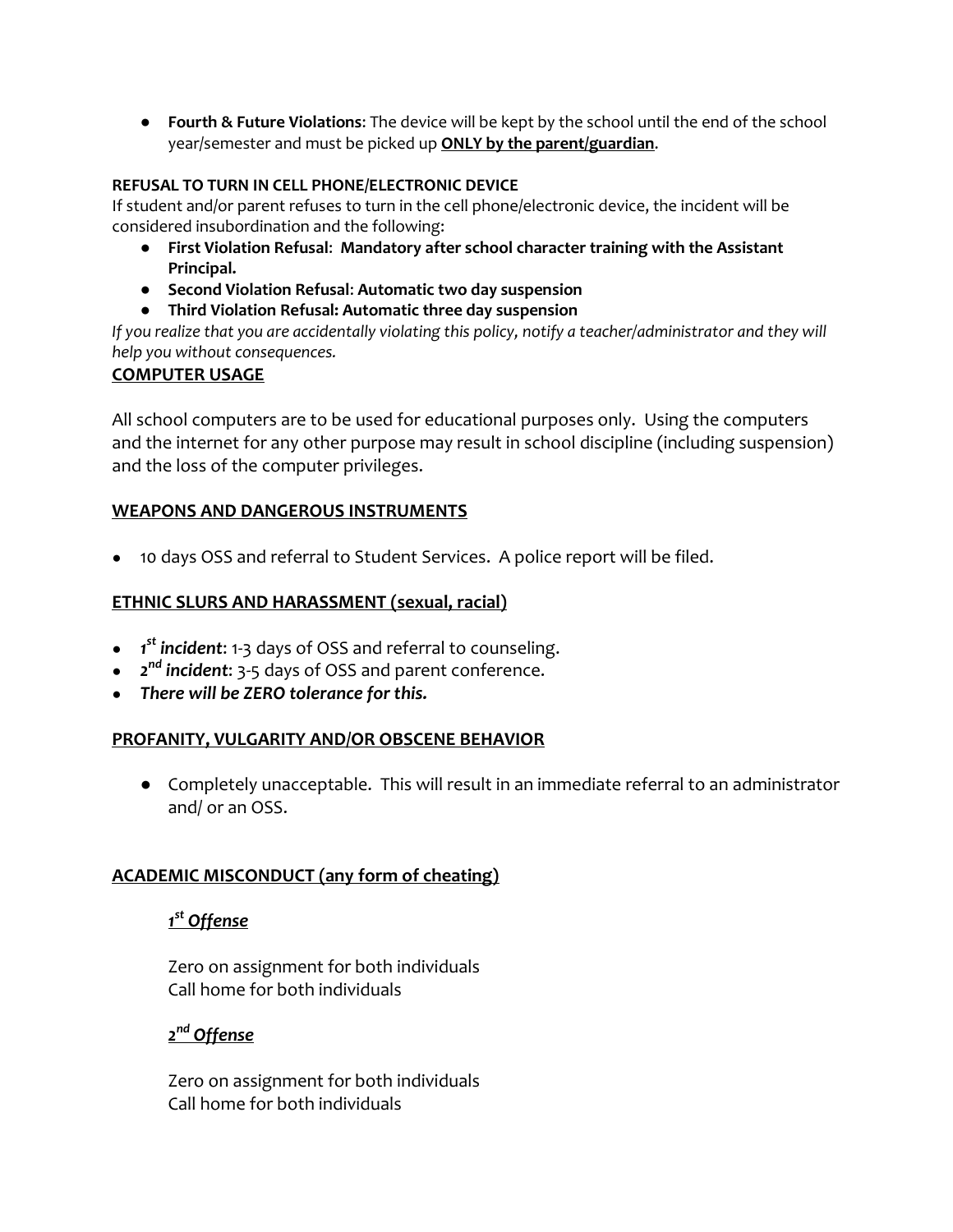Referral to AP Call home 90 minute detention with AP for both Redoing the entire assignment "work detail"

# *3 rd Offense*

All of the above plus a parent meeting Possible suspension

#### *Test and Quizzes*

Depends on the situation – any or all of the above are possible on the first offense. **THEFT**

• Minimum of 3-5 Days of ISS/OSS and restitution (circumstances may require long-term suspension, a hearing with Student Services and charges filed with police department).

# **DISORDERLY CONDUCT (any behavior that disrupts the process of learning)**

● Range from ISS to OSS.

# **FIRE ALARMS**

The pulling of the fire alarm cover will result in 1-3 days of OSS. Other possible consequences include the filing of a police report and a possible fine.

# **LUNCHROOM PROCEDURES**

You are responsible for keeping track of your lunch card. If you do not get your lunch card during A2, go to the student office immediately. Lost cards will be replaced one time.

- 1. Use proper hallway procedures to and from the cafeteria (use ONLY the assigned stairways).
- 2. You are expected to report to lunch your scheduled time.
- 3. Line up in single file for your food (NO TAKING CUTS).
- 4. Treat all staff with respect. The cafeteria staff is supplying you with a service. "Please" and "Thank you" go a long way.
- 5. Using anyone else's lunch ID will result in both students losing their lunch privileges.
- 6. Stay in your assigned seats. Permission is needed to go to the bathroom.
- 7. Please ask permission to use the bathroom or get a drink of water.
- 8. Do not get up except to empty trash or take up trays.
- 9. Clean up your table and the area around it.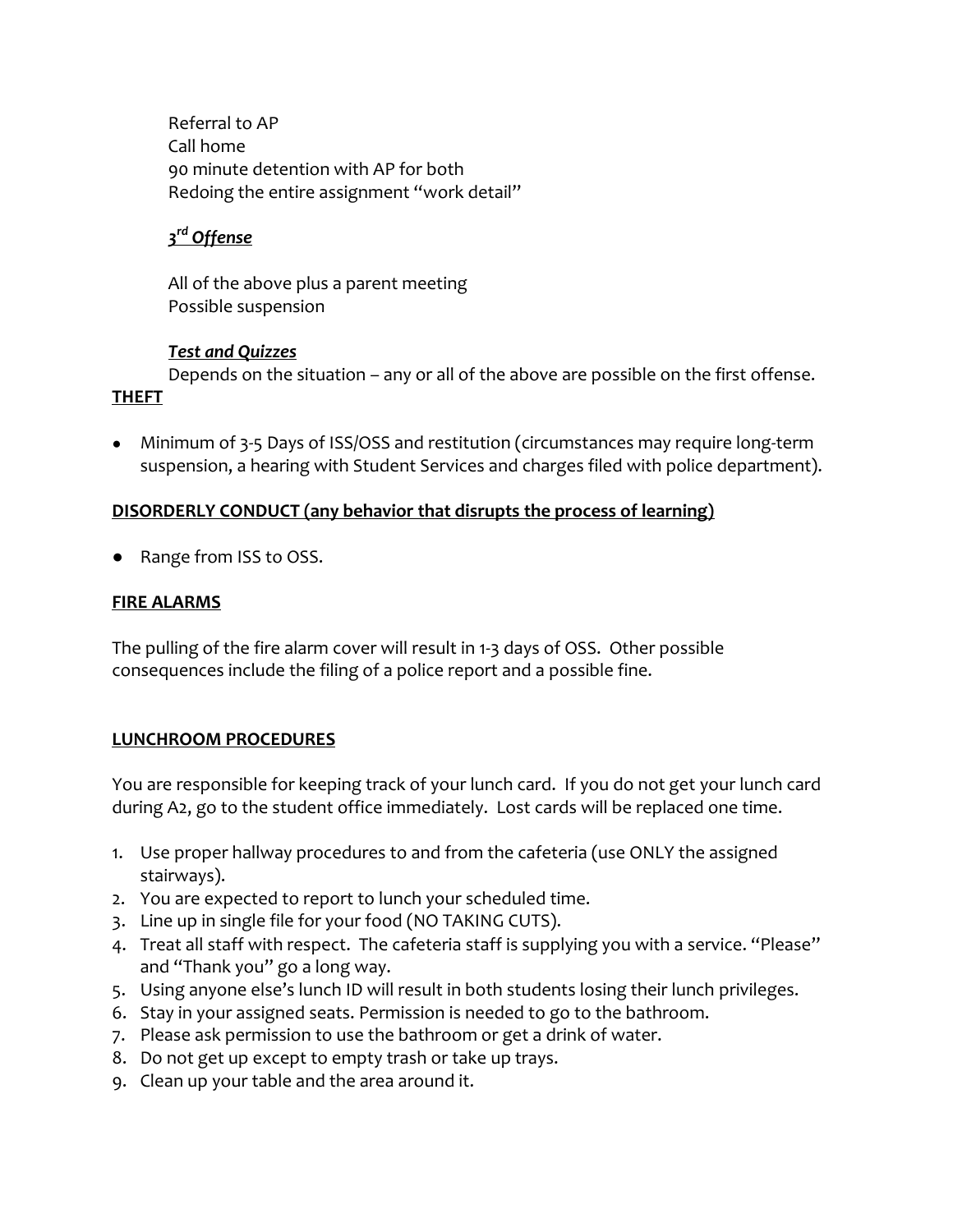10. Do not leave the cafeteria until you are dismissed otherwise it is considered SKIPPING and DO NOT TAKE FOOD/DRINK OUT OF THE CAFETERIA.

# **If students CHOOSE to violate any of the above rules, cafeteria clean-up, detention or loss of the use of the café (home for lunch) may result.**

# **MISCELLANEOUS**

- 1. Any violation of the state laws, or the local ordinances, police will be contacted and the school will follow the school code of conduct. Purchasing food items from the nearby gas station on your way to school is NOT allowed.
- 2. Students are ONLY allowed to go to their lockers according to the rules of the grade level teams.
- 3. Respect school property; no kicking lockers.
- 4. Students are expected to follow the school dress code.
- 5. Students are not allowed to use the elevator without permission.
- 6. No gum chewing on school property at any time.
- 7. Buying and selling of any items is prohibited unless sponsored by the school.
- 8. Any time a student receives ISS or OSS, he/she will not be allowed to attend extracurricular activities OR be on school property for that day(s). The counselor and/or core team will meet with the student upon return from OSS.

# **WOODWORTH MIDDLE SCHOOL DRESS CODE**

The Woodworth Middle School dress code is based on what is considered to be **"safe and appropriate"** for school. We expect our students to **dress in a modest way that avoids distraction and supports an atmosphere for learning.**

# **\*\*\*\*No ripped jeans or other clothing at all times Footwear**

All footwear must be securely attached to the foot both in front and in back. No flip flops.

# **Skirt/Shorts**

- Skirts/Shorts will need to cover the entire thigh and come very close to the top of the knee. Shorts must be loose fitting (no spandex / lycra / cut offs). The material will be solid (no mesh).
- Absolutely no undergarments/boxer shorts will be exposed. The waist of the pants must be at hip level or higher.

**Tops**

● Sleeveless tops are acceptable under the following conditions…